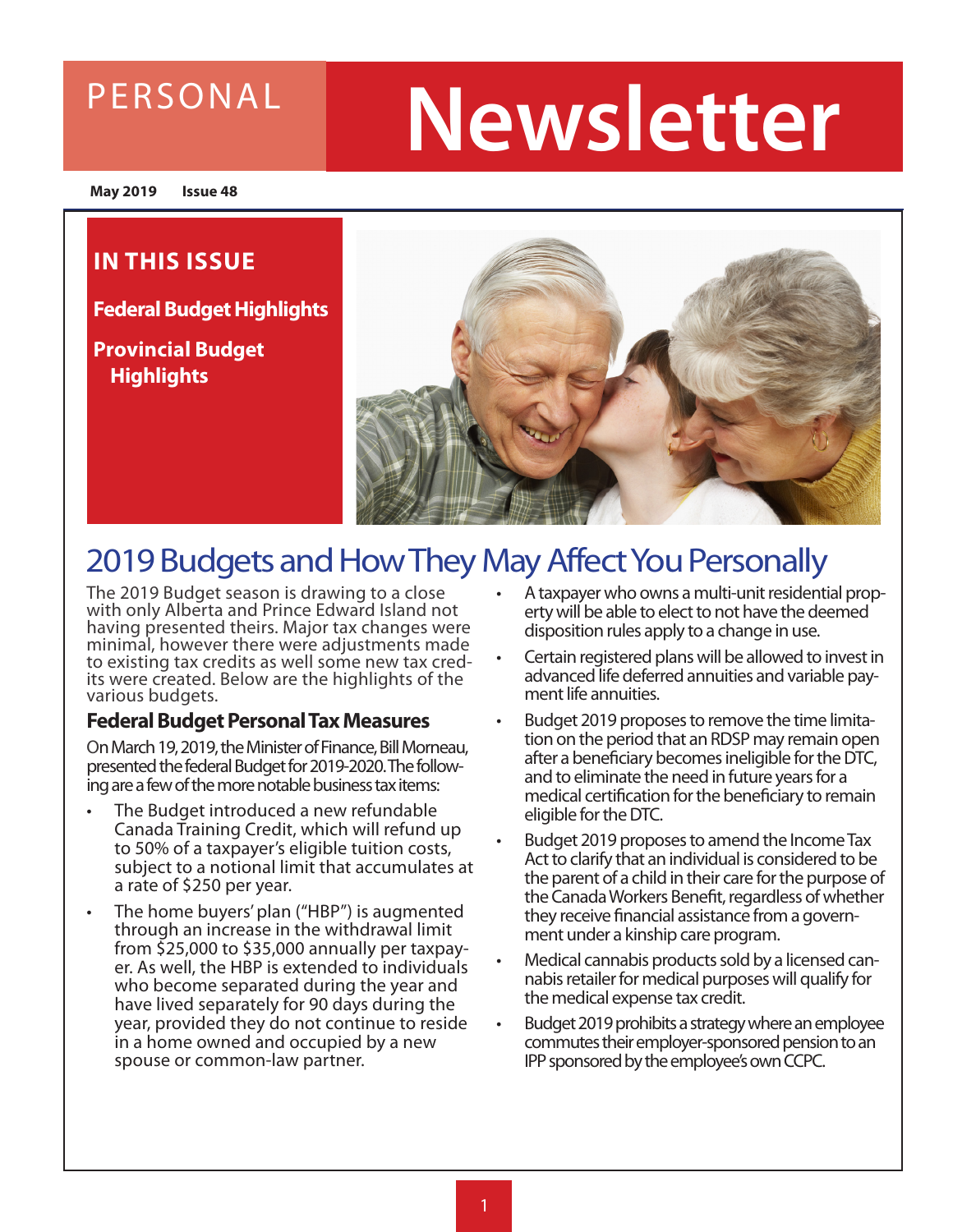## PERSONAL **Newsletter May 2019 Issue 48**

The Budget proposes that a TFSA holder will be joint and severally liable for tax owing from carrying on a business in their TFSA.

#### **Newfoundland and Labrador Budget Highlights**

On April 16, 2019 Newfoundland and Labrador's Minister of Finance and President of the Treasury Board Tom Osborne, presented the Budget for 2019.The following are a few of the tax highlights:

- The Government, which has already eliminated the Temporary Gas Tax, marks the end of the Temporary Deficit Reduction Levy this year, effective December 31, 2019.
- Last year, the Government began to gradually decrease the tax on automobile insurance; this year the remaining retail sales tax on automobile insurance premiums is eliminated in its entirety.
- There are no tax or fee changes for 2019.

#### **Nova Scotia Budget Highlights**

Nova Scotia's Finance and Treasury Board Minister Karen Casey presented the province's 2019-2020 Budget on March 26, 2019. The following are a few of the tax highlights:

- A Venture Capital Tax Credit will be introduced, effective April 1, 2019. It will provide a 15% non-refundable tax credit to both individuals and corporations who invest in an eligible venture capital corporation or fund.
- Budget 2019 announced that Nova Scotia will match November 2018 federal tax changes which provide accelerated capital cost allowances.
- There were no income tax rate changes announced.

#### **New Brunswick Budget Highlights**

The 2019-2020 New Brunswick Budget ("Budget 2019") was presented on March 19, 2019 by New Brunswick Finance Minister Ernie Steeves. The following a few of the highlights:

New Brunswick will re-introduce the provin-<br>cial tuition tax credit, which was eliminated in 2017. According to Budget 2019, individuals will be able to claim this personal income tax credit when they file their annual tax return in 2020.

There were no income tax rate changes announced.

### **Quebec Budget Highlights**

Quebec's Minister of Finance Eric Girard presented the province's 2019-2020 Budget on March 21, 2019. Below are a few of the more notable tax measures:

- The tax credit for experienced workers will be renamed the tax credit for career extension. Also, to encourage more experienced workers to remain longer in or to re-enter the labour market, changes will also be made to the tax credit to lower the age of eligibility and increase the maximum amount of eligible work income for some of the age groups, as of the 2019 taxation year.
- There were no income tax rate changes announced for individuals.

#### **Ontario Budget Highlights**

On April 11, 2019, the Ontario Finance Minister, Victor Fedeli tabled the 2019 Ontario Budget. Notable tax measures in the Budget include the following:

- A new refundable Childcare Access and Relief from Expenses ("CARE") tax credit will be introduced, which will provide tax relief on a percentage of child care expenses that are eligible for the child care deduction, up to a dollar limit.
- There will be a new non-refundable Low-income Individuals and Families Tax ("LIFT") credit which is equal to the lesser of \$850 and 5.05% of employment income (subject to a phase-out as income exceeds \$30,000).
- There will be paralleling of the federal CCA measures from the 2018 Fall Economic Statement.
- The probate fees on small estates (\$50,000 or less) will be eliminated, and the deadline to file the estate administration tax information returns will be extended.
- There were no income tax rate changes announced for individuals.

#### **Manitoba Budget Highlights**

Manitoba's 2019 Budget was presented on March 7, 2019, by Finance Minister Scott Fielding. There were no significant income tax changes.